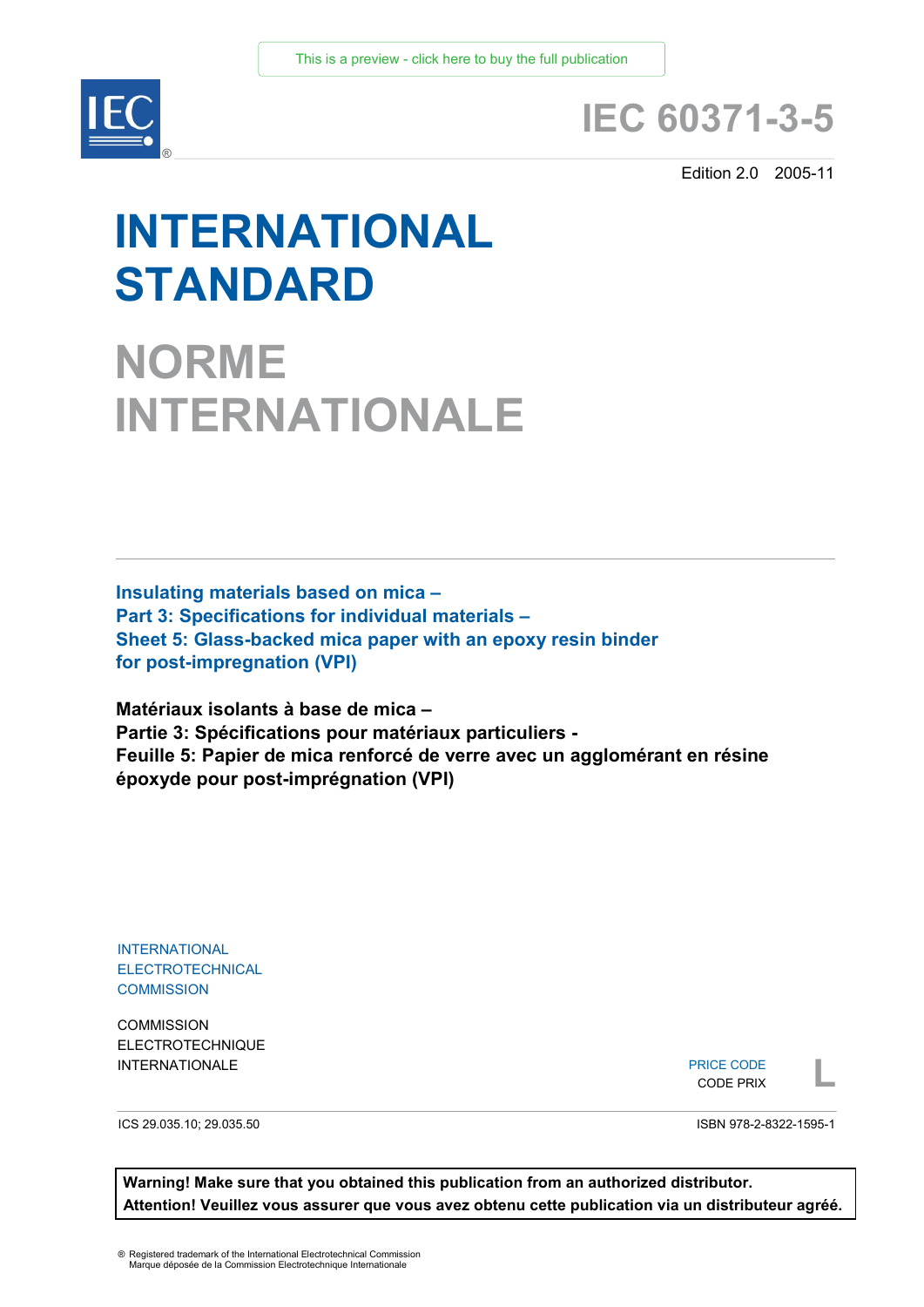$-2-$ 

IEC 60371-3-5:2005 © IEC 2005

## **CONTENTS**

| 1 |     |  |  |  |  |  |
|---|-----|--|--|--|--|--|
| 2 |     |  |  |  |  |  |
| 3 |     |  |  |  |  |  |
| 4 |     |  |  |  |  |  |
|   | 4.1 |  |  |  |  |  |
|   | 42  |  |  |  |  |  |
|   | 4.3 |  |  |  |  |  |
| 5 |     |  |  |  |  |  |
| 6 |     |  |  |  |  |  |
|   | 6.1 |  |  |  |  |  |
|   | 6.2 |  |  |  |  |  |
|   | 6.3 |  |  |  |  |  |
|   | 6.4 |  |  |  |  |  |
|   | 6.5 |  |  |  |  |  |
|   | 6.6 |  |  |  |  |  |
|   | 6.7 |  |  |  |  |  |
|   | 6.8 |  |  |  |  |  |
|   | 6.9 |  |  |  |  |  |
| 7 |     |  |  |  |  |  |

| Table 2 – Composition medium bond, with a resin content in the range of (16 $\pm$ 3) % 8 |  |
|------------------------------------------------------------------------------------------|--|
|                                                                                          |  |
|                                                                                          |  |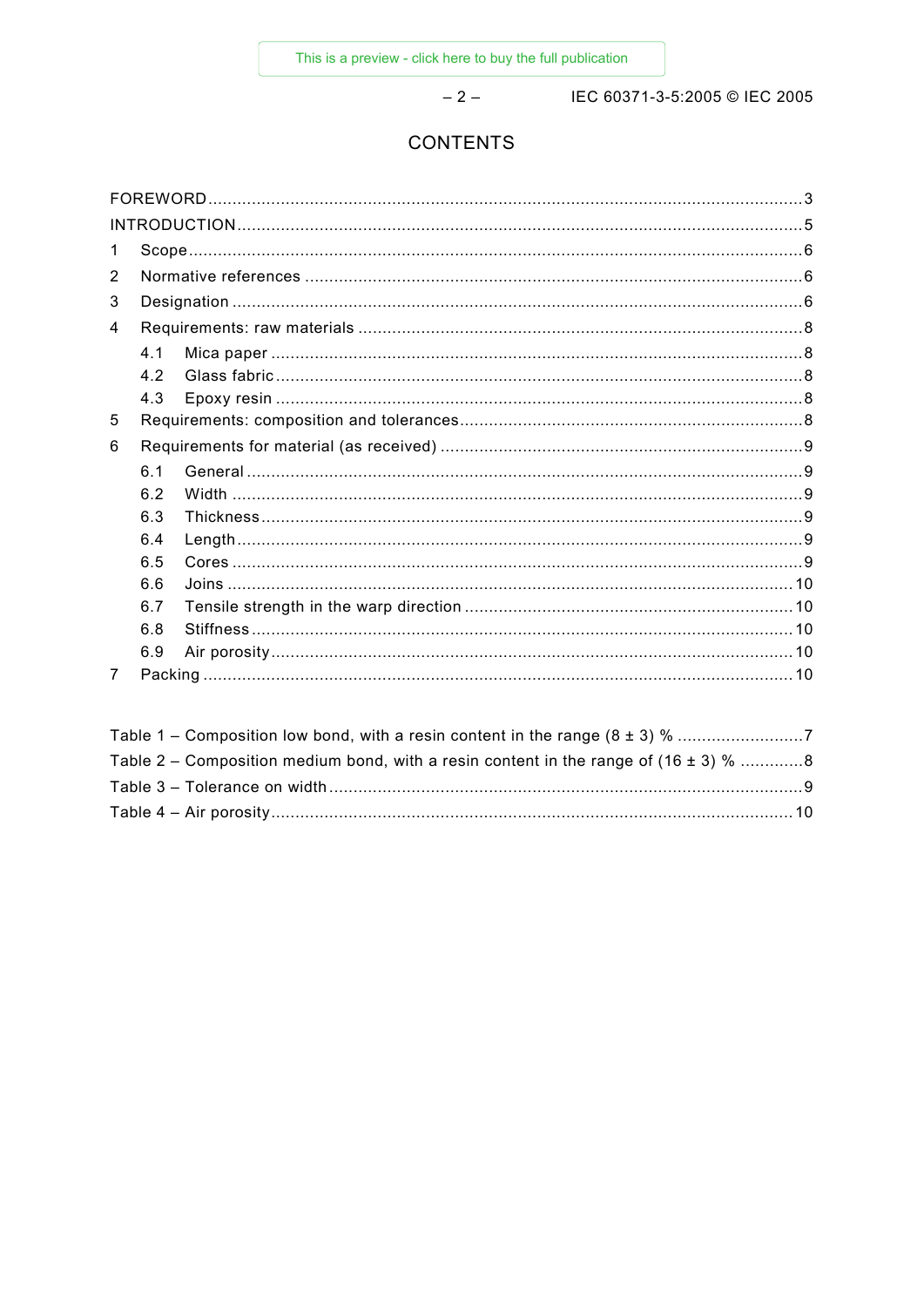IEC 60371-3-5:2005 © IEC 2005 – 3 –

## INTERNATIONAL ELECTROTECHNICAL COMMISSION \_\_\_\_\_\_\_\_\_\_\_\_

#### **INSULATING MATERIALS BASED ON MICA –**

## **Part 3: Specifications for individual materials – Sheet 5: Glass-backed mica paper with an epoxy resin binder for post-impregnation (VPI)**

#### FOREWORD

- 1) The International Electrotechnical Commission (IEC) is a worldwide organization for standardization comprising all national electrotechnical committees (IEC National Committees). The object of IEC is to promote international co-operation on all questions concerning standardization in the electrical and electronic fields. To this end and in addition to other activities, IEC publishes International Standards, Technical Specifications, Technical Reports, Publicly Available Specifications (PAS) and Guides (hereafter referred to as "IEC Publication(s)"). Their preparation is entrusted to technical committees; any IEC National Committee interested in the subject dealt with may participate in this preparatory work. International, governmental and nongovernmental organizations liaising with the IEC also participate in this preparation. IEC collaborates closely with the International Organization for Standardization (ISO) in accordance with conditions determined by agreement between the two organizations.
- 2) The formal decisions or agreements of IEC on technical matters express, as nearly as possible, an international consensus of opinion on the relevant subjects since each technical committee has representation from all interested IEC National Committees.
- 3) IEC Publications have the form of recommendations for international use and are accepted by IEC National Committees in that sense. While all reasonable efforts are made to ensure that the technical content of IEC Publications is accurate, IEC cannot be held responsible for the way in which they are used or for any misinterpretation by any end user.
- 4) In order to promote international uniformity, IEC National Committees undertake to apply IEC Publications transparently to the maximum extent possible in their national and regional publications. Any divergence between any IEC Publication and the corresponding national or regional publication shall be clearly indicated in the latter.
- 5) IEC provides no marking procedure to indicate its approval and cannot be rendered responsible for any equipment declared to be in conformity with an IEC Publication.
- 6) All users should ensure that they have the latest edition of this publication.
- 7) No liability shall attach to IEC or its directors, employees, servants or agents including individual experts and members of its technical committees and IEC National Committees for any personal injury, property damage or other damage of any nature whatsoever, whether direct or indirect, or for costs (including legal fees) and expenses arising out of the publication, use of, or reliance upon, this IEC Publication or any other IEC Publications.
- 8) Attention is drawn to the Normative references cited in this publication. Use of the referenced publications is indispensable for the correct application of this publication.
- 9) Attention is drawn to the possibility that some of the elements of this IEC Publication may be the subject of patent rights. IEC shall not be held responsible for identifying any or all such patent rights.

International Standard IEC 60371-3-5 has been prepared by IEC technical committee 15: Standards on specifications for electrical insulating materials.

This bilingual version (2014-05) corresponds to the English version, published in 2005-11.

This second edition cancels and replaces the first edition, published in 1992, and constitutes a technical revision.

The main changes with regard to the previous edition include adjustments needed to align this standard with changes included in the latest edition of IEC 60371-2.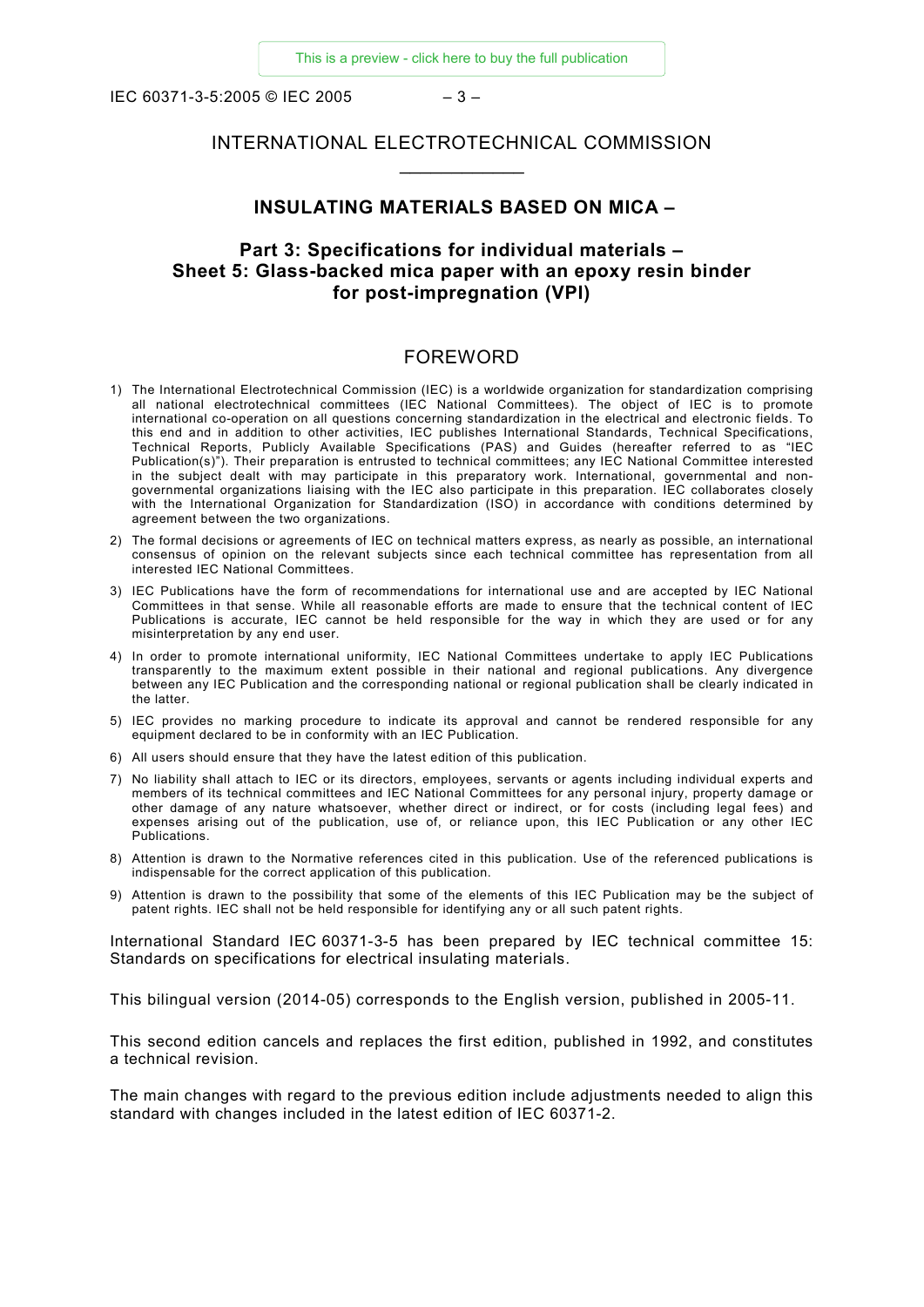– 4 – IEC 60371-3-5:2005 © IEC 2005

The text of this standard is based on the following documents:

| <b>FDIS</b> | Report on voting |
|-------------|------------------|
| 15/228/FDIS | 15/246/RVD       |

Full information on the voting for the approval of this standard can be found in the report on voting indicated in the above table.

The French version of this standard has not been voted upon.

This publication has been drafted in accordance with the ISO/IEC Directives, Part 2.

The committee has decided that the contents of this publication will remain unchanged until the maintenance result date indicated on the IEC web site under "http://webstore.iec.ch" in the data related to the specific publication. At this date, the publication will be

- reconfirmed:
- withdrawn;
- replaced by a revised edition, or
- amended.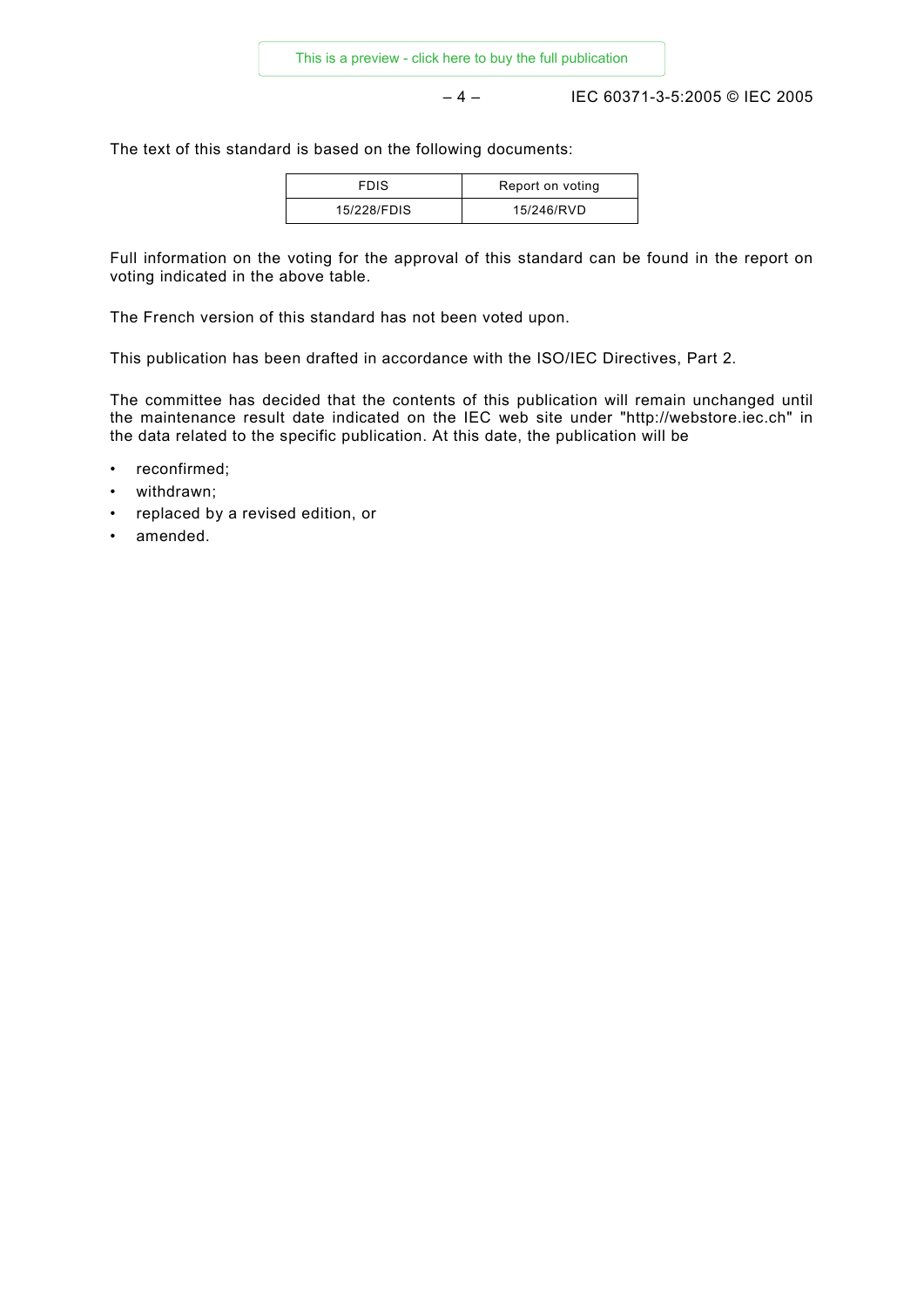IEC 60371-3-5:2005 © IEC 2005 – 5 –

## INTRODUCTION

This part of IEC 60371 forms part of a series which deals with insulating materials built up from mica splittings or mica paper with or without reinforcement, and with mica paper in its pure state for use in electrical equipment..

IEC 60371 consists of three parts under the main title *Specification for insulating materials based on mica:*

- Part 1: Definitions and general requirements
- Part 2: Methods of test
- Part 3: Specifications for individual materials

This standard contains one of the sheets comprising part 3, as follows:

Sheet 5: Glass-backed mica paper with an epoxy resin binder for post-impregnation (VPI – *vacuum pressure impregnation)*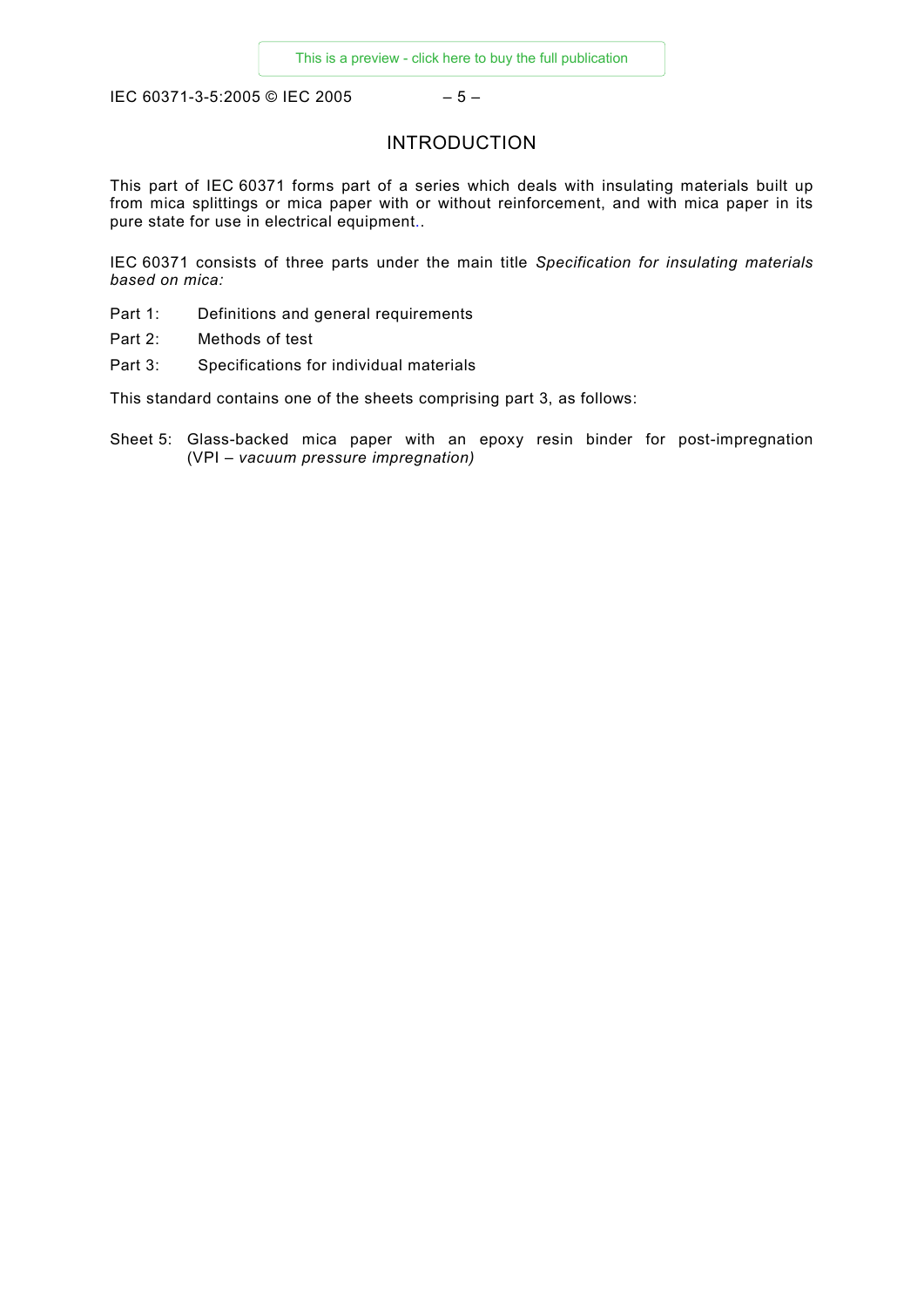– 6 – IEC 60371-3-5:2005 © IEC 2005

#### **INSULATING MATERIALS BASED ON MICA –**

## **Part 3: Specifications for individual materials – Sheet 5: Glass-backed mica paper with an epoxy resin binder for post-impregnation (VPI)**

#### **1 Scope**

This part of IEC 60371 gives requirements for electrical insulating materials made by combining mica paper with glass fabric and bonding them together with a small amount of epoxy resin. The material is supplied in a flexible state and is designed for use in conjunction with vacuum pressure impregnation (VPI) with compatible impregnates. The final cured properties will be primarily dependent on the VPI resin used.

Two bond contents are specified:

- low bond with a resin content of  $(8 \pm 3)$  %;
- medium bond with a resin content of  $(16 \pm 3)$  %.

Materials which conform to this specification meet established levels of performance. However, the selection of a material by a user for a specific application should be based on the actual requirements necessary for adequate performance in that application and not based on this specification alone.

#### **2 Normative references**

The following referenced documents are indispensable for the application of this document. For dated references, only the edition cited applies. For undated references, the latest edition of the referenced document (including any amendments) applies.

IEC 60371-2:2004, *Specification for insulating materials based on mica – Part 2: Methods of test*

IEC 60371-3-2, *Insulating materials based on mica – Part 3: Specifications for individual materials – Sheet 2: Mica paper*

ISO 5636-5:2003, *Paper and board – Determination of air permeance and air resistance (medium range) – Part 5: Gurley method*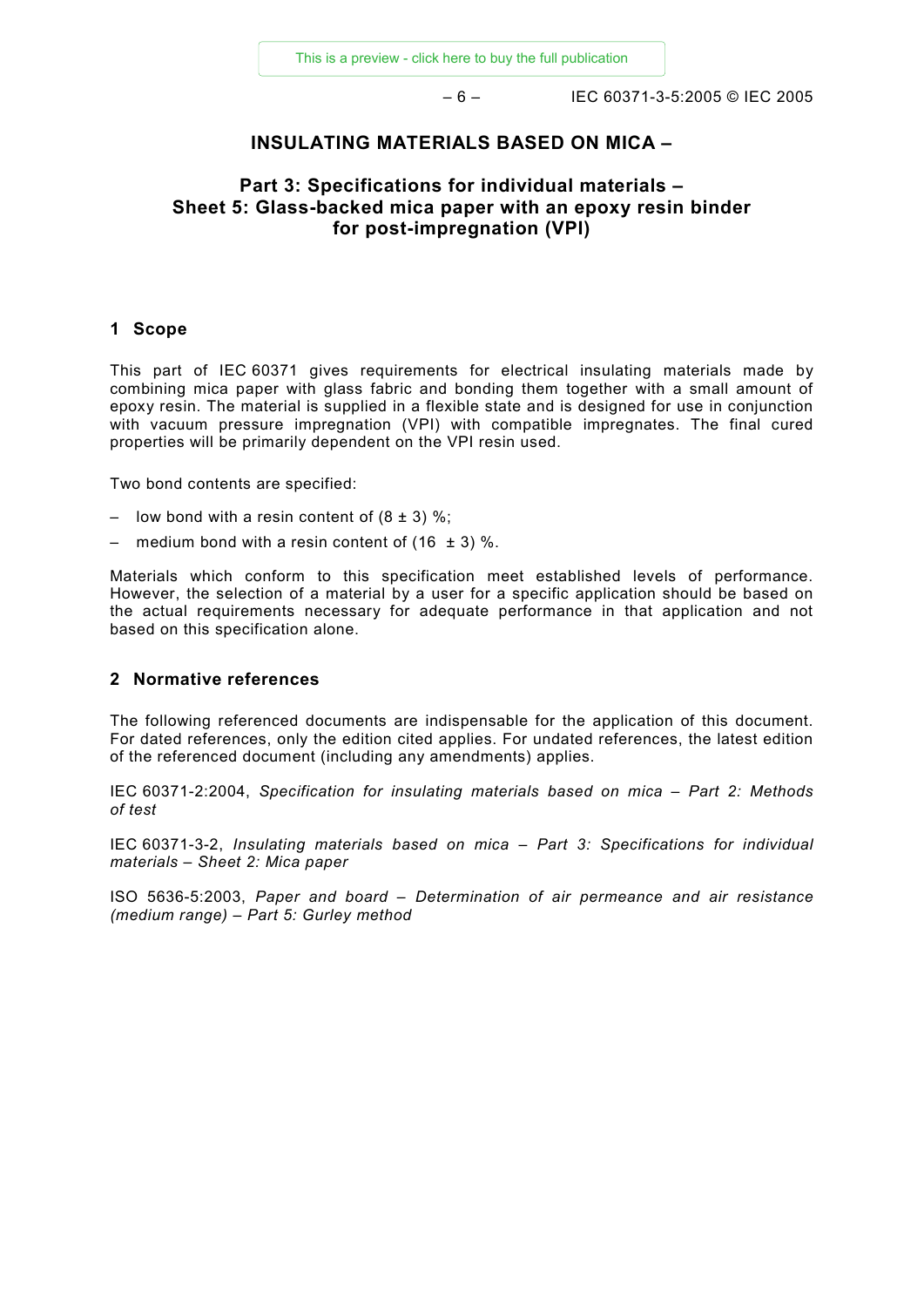$-12-$ 

IEC 60371-3-5:2005 © IEC 2005

## SOMMAIRE

| 1 |     |  |  |  |  |
|---|-----|--|--|--|--|
| 2 |     |  |  |  |  |
| 3 |     |  |  |  |  |
| 4 |     |  |  |  |  |
|   | 4.1 |  |  |  |  |
|   | 4.2 |  |  |  |  |
|   | 4.3 |  |  |  |  |
| 5 |     |  |  |  |  |
| 6 |     |  |  |  |  |
|   | 6.1 |  |  |  |  |
|   | 6.2 |  |  |  |  |
|   | 6.3 |  |  |  |  |
|   | 6.4 |  |  |  |  |
|   | 6.5 |  |  |  |  |
|   | 6.6 |  |  |  |  |
|   | 6.7 |  |  |  |  |
|   | 6.8 |  |  |  |  |
|   | 6.9 |  |  |  |  |
| 7 |     |  |  |  |  |

| Tableau 1 – Composition à faible liant, avec une teneur en résine dans la gamme |  |
|---------------------------------------------------------------------------------|--|
| Tableau 2 – Composition à liant moyen, avec une teneur en résine dans la gamme  |  |
|                                                                                 |  |
|                                                                                 |  |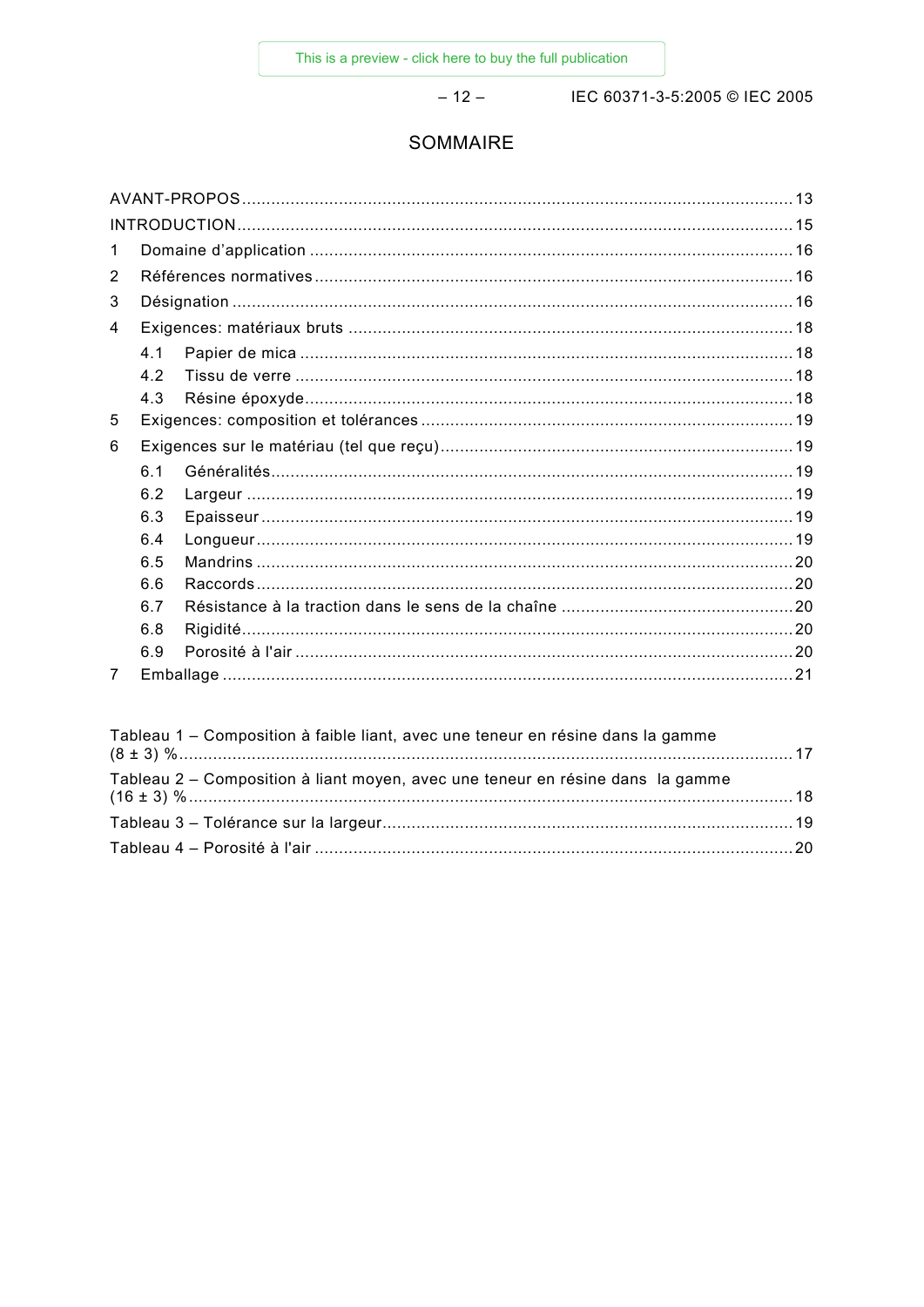IEC 60371-3-5:2005 © IEC 2005 – 13 –

## COMMISSION ÉLECTROTECHNIQUE INTERNATIONALE \_\_\_\_\_\_\_\_\_\_\_\_

#### **MATERIAUX ISOLANTS A BASE DE MICA –**

## **Partie 3: Spécifications pour matériaux particuliers - Feuille 5: Papier de mica renforcé de verre avec un agglomérant en résine époxyde pour post-imprégnation (VPI)**

#### AVANT-PROPOS

- 1) La Commission Electrotechnique Internationale (CEI) est une organisation mondiale de normalisation composée de l'ensemble des comités électrotechniques nationaux (Comités nationaux de la CEI). La CEI a pour objet de favoriser la coopération internationale pour toutes les questions de normalisation dans les domaines de l'électricité et de l'électronique. A cet effet, la CEI – entre autres activités – publie des Normes internationales, des Spécifications techniques, des Rapports techniques, des Spécifications accessibles au public (PAS) et des Guides (ci-après dénommés "Publication(s) de la CEI"). Leur élaboration est confiée à des comités d'études, aux travaux desquels tout Comité national intéressé par le sujet traité peut participer. Les organisations internationales, gouvernementales et non gouvernementales, en liaison avec la CEI, participent également aux travaux. La CEI collabore étroitement avec l'Organisation Internationale de Normalisation (ISO), selon des conditions fixées par accord entre les deux organisations.
- 2) Les décisions ou accords officiels de la CEI concernant les questions techniques représentent, dans la mesure du possible, un accord international sur les sujets étudiés, étant donné que les Comités nationaux de la CEI intéressés sont représentés dans chaque comité d'études.
- 3) Les Publications de la CEI se présentent sous la forme de recommandations internationales et sont agréées comme telles par les Comités nationaux de la CEI. Tous les efforts raisonnables sont entrepris afin que la CEI s'assure de l'exactitude du contenu technique de ses publications; la CEI ne peut pas être tenue responsable de l'éventuelle mauvaise utilisation ou interprétation qui en est faite par un quelconque utilisateur final.
- 4) Dans le but d'encourager l'uniformité internationale, les Comités nationaux de la CEI s'engagent, dans toute la mesure possible, à appliquer de façon transparente les Publications de la CEI dans leurs publications nationales et régionales. Toutes divergences entre toutes Publications de la CEI et toutes publications nationales ou régionales correspondantes doivent être indiquées en termes clairs dans ces dernières.
- 5) La CEI n'a prévu aucune procédure de marquage valant indication d'approbation et n'engage pas sa responsabilité pour les équipements déclarés conformes à une de ses Publications.
- 6) Tous les utilisateurs doivent s'assurer qu'ils sont en possession de la dernière édition de cette publication.
- 7) Aucune responsabilité ne doit être imputée à la CEI, à ses administrateurs, employés, auxiliaires ou mandataires, y compris ses experts particuliers et les membres de ses comités d'études et des Comités nationaux de la CEI, pour tout préjudice causé en cas de dommages corporels et matériels, ou de tout autre dommage de quelque nature que ce soit, directe ou indirecte, ou pour supporter les coûts (y compris les frais de justice) et les dépenses découlant de la publication ou de l'utilisation de cette Publication de la CEI ou de toute autre Publication de la CEI, ou au crédit qui lui est accordé.
- 8) L'attention est attirée sur les références normatives citées dans cette publication. L'utilisation de publications référencées est obligatoire pour une application correcte de la présente publication.
- 9) L'attention est attirée sur le fait que certains des éléments de la présente Publication de la CEI peuvent faire l'objet de droits de propriété intellectuelle ou de droits analogues. La CEI ne saurait être tenue pour responsable de ne pas avoir identifié de tels droits de propriété et de ne pas avoir signalé leur existence.

La Norme internationale CEI 60371-3-5 a été établie par le comité d'études 15 de la CEI: Matériaux isolants électriques.

Cette seconde édition annule et remplace la première édition parue en 1992 dont elle constitue une révision technique.

Les principales modifications par rapport à l'édition antérieure incluent des ajustements nécessaires pour faire correspondre la présente norme aux modifications de la dernière édition de la CEI 60371-2.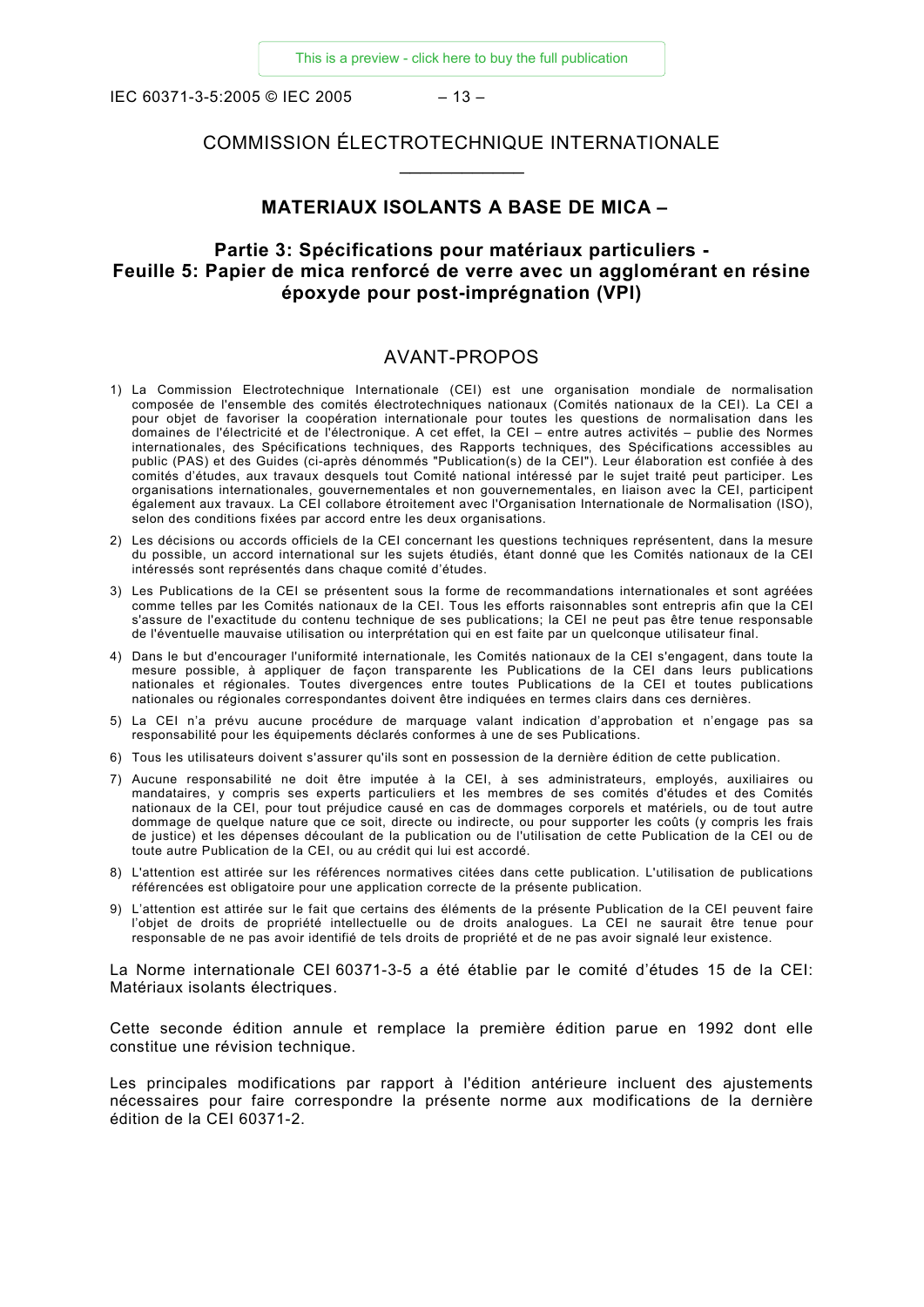– 14 – IEC 60371-3-5:2005 © IEC 2005

La présente version bilingue (2014-05) correspond à la version anglaise monolingue publiée en 2005-11.

Le texte anglais de cette norme est issu des documents 15/228/FDIS et 15/246/RVD.

Le rapport de vote 15/246/RVD donne toute information sur le vote ayant abouti à l'approbation de cette norme.

La version française de cette norme n'a pas été soumise au vote.

La présente publication a été rédigée selon les Directives ISO/CEI, partie 2.

Le comité a décidé que le contenu de cette publication ne sera pas modifié avant la date de maintenance indiquée sur le site web de la CEI sous "http://webstore.iec.ch" dans les données relatives à la publication recherchée. A cette date, la publication sera

- reconduite;
- supprimée;
- remplacée par une édition révisée, ou
- amendée.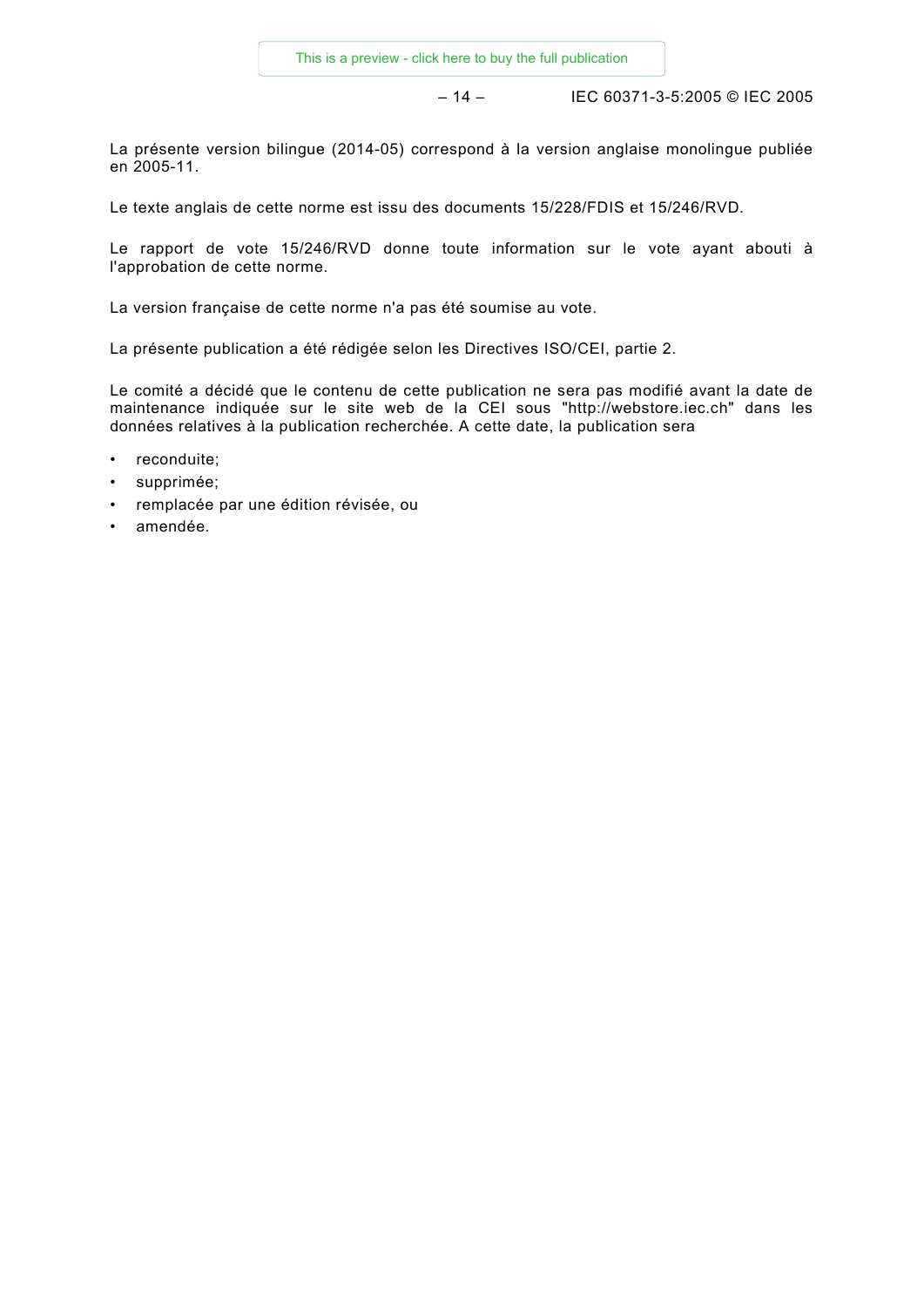IEC 60371-3-5:2005 © IEC 2005 – 15 –

## INTRODUCTION

La présente partie de la CEI 60371 fait partie d'une série traitant des matériaux isolants à base de mica en clivures ou de papier de mica, avec ou sans renforcement, ainsi que du papier de mica à l'état pur, utilisés dans des équipements électriques.

La CEI 60371 est constituée de trois parties présentées sous le titre général *Spécification pour les matériaux isolants à base de mica:*

- Partie 1: Définitions et exigences générales
- Partie 2: Méthodes d'essai
- Partie 3: Spécifications pour matériaux particuliers

La présente norme comprend l'une des feuilles qui composent la partie 3, comme suit:

Feuille 5: Papier de mica renforcé de verre avec un agglomérant en résine époxyde (VPI - Vacuum Pressure Impregnation – imprégnation sous vide)